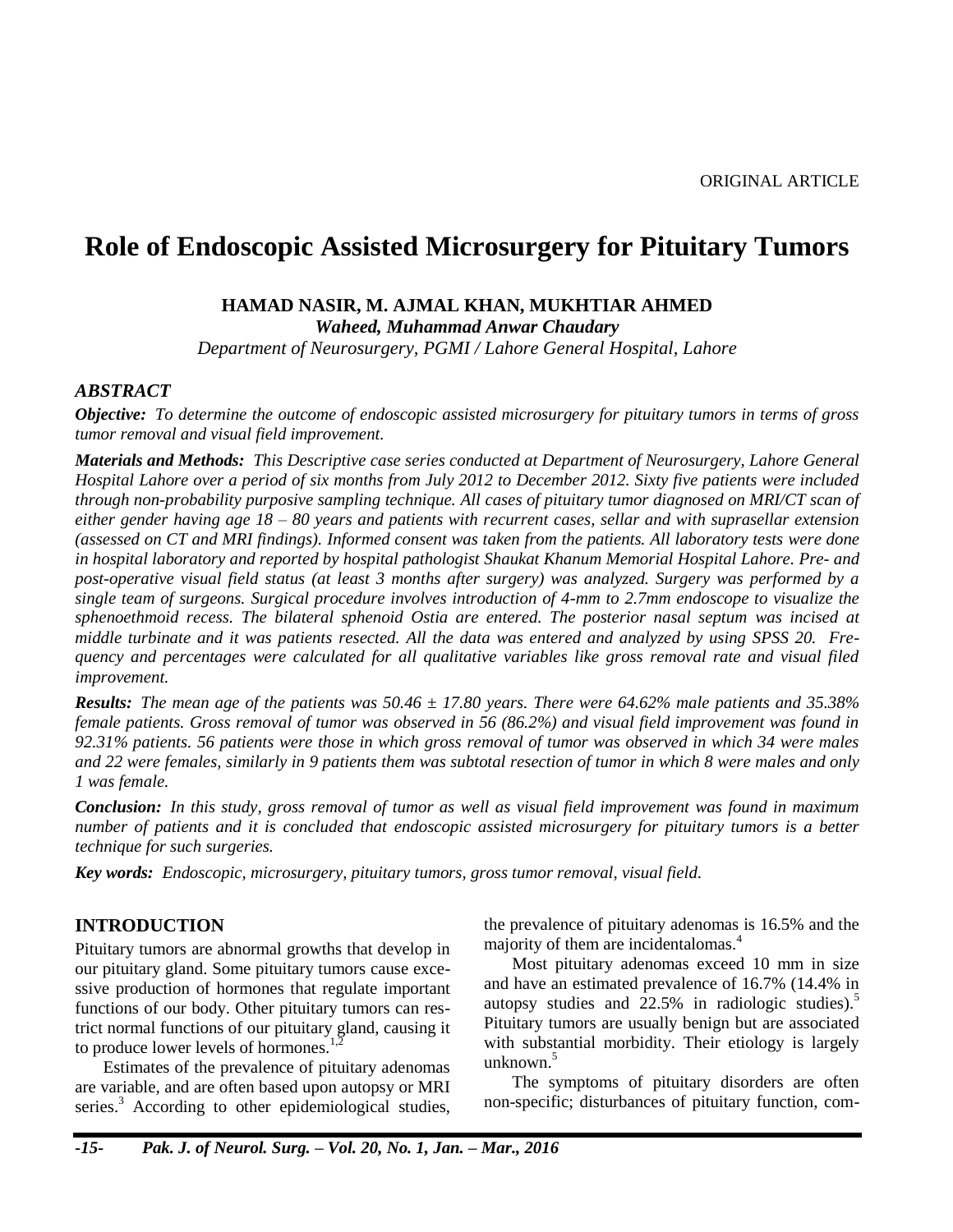pression symptoms, hypophysis apoplexy or accidenttal findings may help the diagnosis. $\frac{1}{4}$  In a series analyzing 40 cases of pituitary apoplexy, the presenting signs and symptoms included headache (63%), vomiting (50%), visual field defects (61%), ocular paresis (40%), mental deterioration (13%), hyponatremia (13%), and syncope (5%); in only four cases pituitary tumor was diagnosed prior to presentation.<sup>6</sup>

Treatment of pituitary tumor depends on the type and size of the tumor, whether the tumor is making hormones, whether the tumor is causing problems with vision or other symptoms, whether the tumor has spread into the brain around the pituitary gland or to other parts of the body and whether the tumor has just been diagnosed or has recurred.<sup>4</sup>

Surgical resection is usually successful in removing the bulk of the tumor, resulting in improvement in visual disturbance.<sup>7</sup> Endoscopic microsurgery has remained the primary treatment for most patients with non-functioning pituitary microadenomas or functioning microadenomas.<sup>8</sup>

Endonasal endoscopy is a promising minimally invasive surgery for the treatment of pituitary adenomas; it is also a good alternative to traditional sublabial or endonasal microsurgery. With visual field improvement in 62% of patients.<sup>9</sup> After endonasal endoscopic surgery according to Cappabianca et al. the gross tumor removal rate was  $62\%$ .

On the other hand a recent Meta-analysis also reported, among patients who underwent endoscopic surgery and were followed for periods ranging from 3 months to 6 months the reported rate of visual field improvement 92% of patients and gross tumor removal rate was  $89\%$ .<sup>11</sup> In a local study there was improvement in visual field was noted in  $74\%$  of cases.<sup>12</sup>

The rationale of this study is to see the outcome of endoscopic assisted microsurgery for pituitary tumors in our population. We conduct this study so that we can generate local data not only for visual field improvement but also for gross tumor removal. Moreover also a huge variation of gross tumor removal (62% and  $89\%$ )<sup>13,14</sup> and visual field improvement (62% and 92%) is available in literature internationally.<sup>10,13</sup>

## **PATIENTS AND METHODS**

This descriptive case series study conducted at Department of Neurosurgery, Lahore General Hospital Lahore over a period of six months from July 2012 to December 2012. Sixty five patients were included through Non probability purposive sampling techni-

que. All cases of pituitary tumor diagnosed on MRI/ CT scan of either gender having age 18 – 80 years and patients with recurrent cases, sellar and with suprasellar extension (assessed on CT and MRI findings). All laboratory tests were done in hospital laboratory and reported by hospital pathologist. Pre- and postoperative visual field status (at least 3 months after surgery) was analyzed. Surgery was performed by a single team of surgeons. Surgical procedure involves introduction of 4-mm to 2.7mm endoscope to visualize the sphenoethmoid recess. The bilateral sphenoid Ostia are entered. The posterior nasal septum is incised and resected.

All the data was entered and analyzed by using SPSS 20. Mean and standard deviation was calculated for quantitative variable like age. Frequency and percentages were calculated for qualitative variables like gender, gross removal rate and visual filed improvement.

## **RESULTS**

The mean age of the patients was  $50.46 \pm 17.80$  years with minimum and maximum ages of 19 and 79 years respectively. In this study 64.62% patients were males whereas 35.38% patients were females. Gross removal of tumor was observed in 56 (86.2%) patients and it subtotal removal was not observed in 9 (13.8%) patients. The visual field improvement was found in 92.31% patients and it was not found in 7.69% patients. There were 56 patients in which gross removal of tumor was observed of that 34 were males and 22 were females, similarly in 9 patients with subtotal removal of tumor there were 8 males and only 1 female. Statistically insignificant difference was found between the gross removal rate and sex of the patients i.e. p-value  $= 0.14$ . The study showed that visual field improvement was found in 60 patients in whom 38 patients were males and 22 were females, similarly visual field improvement was not found in 5 patients in which 4 were males and only 1 was female. Statis-

**Table 1:** *Distribution of patients by gross tumor removal according to sex (n = 65).* 

| <b>Gross Tumor Removal</b> | <b>Male</b> | <b>Female</b> | <b>Total</b> |
|----------------------------|-------------|---------------|--------------|
| Yes                        | 34          | 22            | 56           |
| No                         |             |               |              |
| Total                      | 42          | 23            | 65           |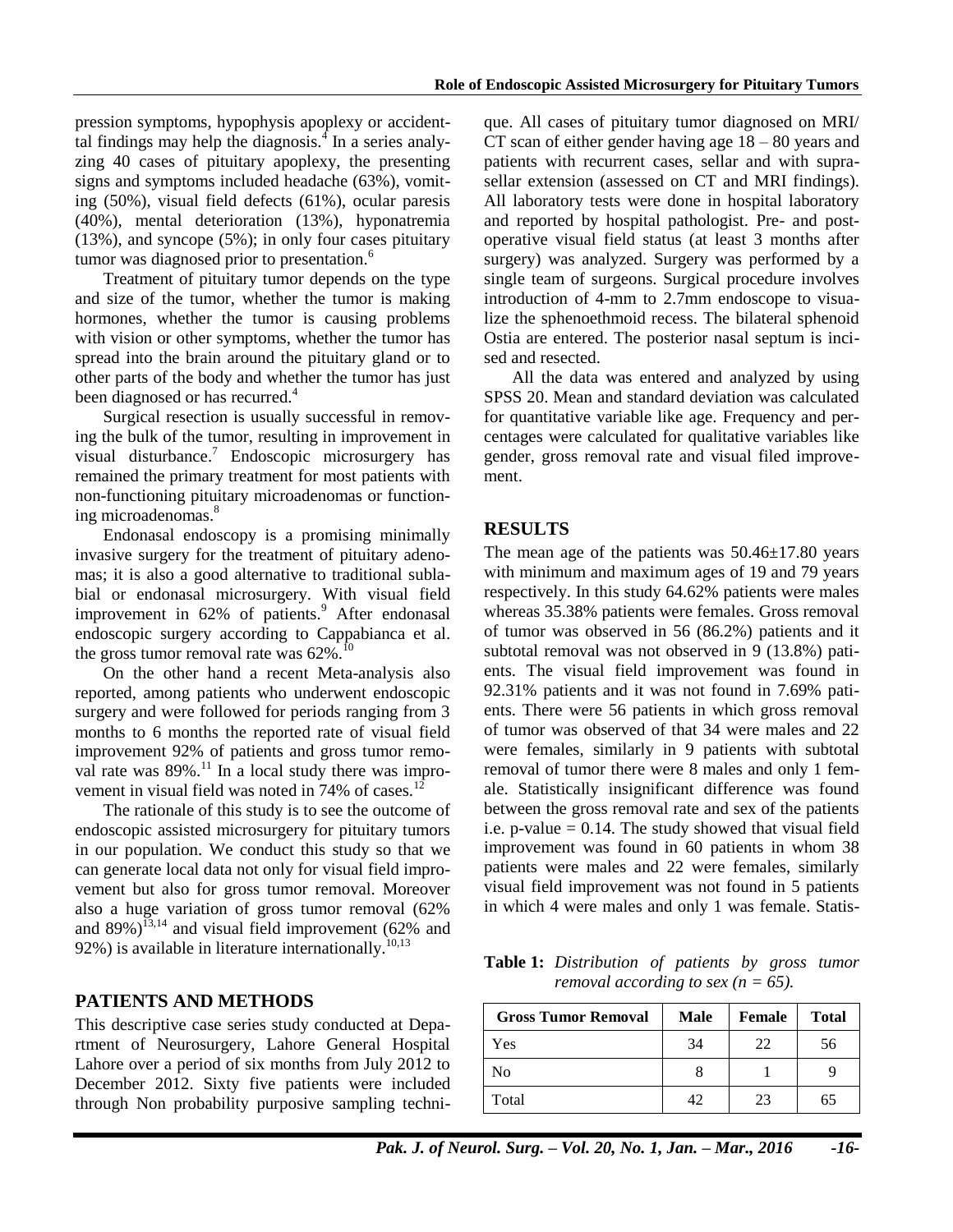tically there is insignificant difference was found between the visual improvement and sex of the patients i.e.  $p$ -value = 0.45.

| <b>Gross Field Improvement</b> | <b>Male</b> | Female | <b>Total</b> |
|--------------------------------|-------------|--------|--------------|
| Yes                            | 38          | 22     | 60           |
| No                             |             |        |              |
| Total                          | 42          | 23     | 65           |

**Table 2:** *Distribution of patients by visual field improvement according to sex (* $n = 65$ *).* 

## **DISCUSSION**

Endoscopic endonasal trans-sphenoidal surgery is indicated in sellar and suprasellar tumors.<sup>15-17</sup> Staged or combined endoscopic trans-sphenoidal-transventricular approach for resection of a giant pituitary adenoma with ventricular extension can achieve a gross total removal.<sup>18-20</sup>

Endoscopic endonasal transposition of the pituitary gland and its stalk can provide a valuable corridor to the retroinfundibular tumor.<sup>21</sup> Endoscopic surgery is a better technique in removal of a suprasellar tumor than the microscopic approach due to the better visualization.<sup>22</sup>

A recent population study from Belgium found a prevalence of clinically relevant pituitary adenomas of 94 per 100,000. Of this group, 66% were prolactinomas, 14.7% were not endocrine – active, 13.2% had acromegaly, 5.9% had Cushing's disease, and 20.6% had hypopituitarism.<sup>23</sup>

In our study gross removal of tumor was observed in 86.2% and visual field improvement was found in 7.69% patients. Different authors showed the following results related to our study results. In a recent paper Schramm and coworkers published the results of visual outcome in patients with pituitary adenomas and preoperative chiasma syndrome, according to them the syndrome completely regressed in 42.9%, improved in 38.3%, remained unchanged in 11.2% and worsened in 7.4% of the patients postoperatively. $^{24}$ 

Sanai and colleagues reported results using the direct, endonasal approach (using the operating microscope) in 64 patients with challenging pituitary tumors. These included large macroadenomas (> 3cm diameter), tumors with cavernous sinus invasion, and craniopharyngiomas, they reported complete removal in

49% and near gross total removal in 9%. Of those patients who presented with visual deficits, 81% showed improvement post-operatively.<sup>25</sup>

Zhang and colleagues reported results using the purely endoscopic, endonasal approach in 78 patients with invasive pituitary adenomas (including 11 microadenomas). They achieved complete removal in 79.5% of patients and improvement in visual symptoms in  $96.4\%$  of cases.<sup>26</sup>

Dehdashti and colleagues reported their outcomes in 200 consecutive patients with removal of pituitary adenomas using the purely endoscopic, endonasal technique. They reported gross total resection in 91% of cases overall. This improved to 96 – 98% if tumors that invaded the cavernous sinus were excluded. Visual improvement occurred in 89% of patients. $27$ 

As discussed in literature, after end nasal endoscopic surgery According to Cappabianca et al. the gross tumor removal rate was  $62\%$ .<sup>10</sup>

On the other hand a recent Meta-analysis also reported, among patients who underwent endoscopic surgery and were followed for periods ranging from 3 months to 6 months the reported rate of visual field improvement 92% of patients and gross tumor removal rate was  $89\%$ .<sup>11</sup> In a local study there was improvement in visual field was noted in  $74\%$  of cases.<sup>12</sup>

Ammirati et al, recently reported a meta-analysis concluding that endoscopic removal of pituitary adenoma, in the short term, does not seem to confer any advantages over the microscopic technique and the incidence of vascular complications was higher with endoscopic than with microscopic removal of pituitary adenomas.<sup>28</sup>

Rotenberg et al, concluded that the two approaches had similar outcomes (GTR, hormonal abnormality resolution) but that the endoscopic approach was associated with fewer complications as well as a shorter hospital stay and length of operation.<sup>29</sup>

Mirian Cabral Moreira de Castro and co reported that the endoscopic transsphenoidal approach to sellar tumors proved to be safe when the majority of the tumors were non-secreting. The most frequent complication was CSF leakage.<sup>3</sup>

Recent studies have shown endoscopic techniques to be associated with similar or reduced rates of complications compared with microsurgical techniques.<sup>14,31,32</sup>

## **CONCLUSION**

In this study, gross removal of tumor as well as visual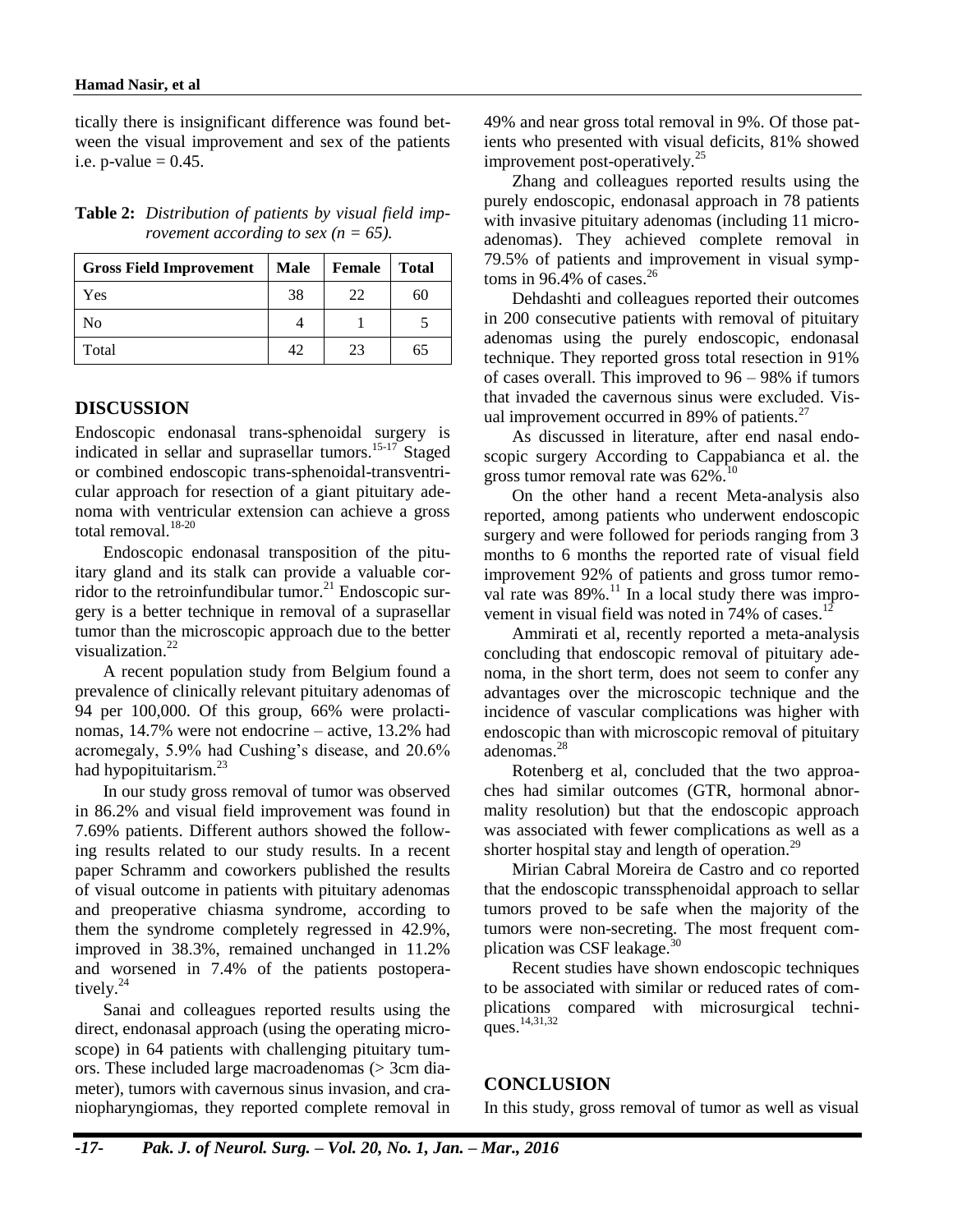field improvement was found in maximum number of patients and it is concluded that endoscopic assisted microsurgery for pituitary tumors is a better technique for such surgeries.

> *Address for Correspondence: Dr. Hamad Nasir Department of Neurosurgery PGMI / Lahore General Hospital, Lahore Email: yaseengujjar@gmail.com*

### **REFERENCES**

- 1. Wade AN, Baccon J, Grady MS, Judy KD, O'Rourke DM, Snyder PJ. Clinically silent somatotroph adenomas are common. Eur J Endocrinol. 2011; 165 (1): 39- 44.
- 2. Zada G, Woodmansee WW, Ramkissoon S, Amadio J, Nose V, Laws Jr ER. Atypical pituitary adenomas: incidence, clinical characteristics, and implications: J Neurosurg. 2011; 114 (2): 336-44.
- 3. Fernandez A, Karavitaki N, Wass JA. Prevalence of pituitary adenomas: a community – based, cross – sectional study in Banbury (Oxfordshire, UK). Clin Endocrinol. 2010; 72 (3): 377-82.
- 4. Mezosi E, Nemes O. Treatment of pituitary adenomas. Orvosi hetilap. 2009; 150 (39): 1803-10.
- <span id="page-3-0"></span>5. Asa SL. Practical pituitary pathology: what does the pathologist need to know? Archives Pathol Laboratory Med. 2008; 132 (8): 1231-40.
- 6. Lubina A, Olchovsky D, Berezin M, Ram Z, Hadani M, Shimon I. Management of pituitary apoplexy: clinical experience with 40 patients. Acta neurochirurgica. 2005; 147 (2): 151-7.
- 7. Vance ML. Treatment of Pituitary Adenomas, 2013.
- 8. Castro DG, Cecilio S, Canteras MM. Radiosurgery for pituitary adenomas: evaluation of its efficacy and safety. Radiat Oncol. 2010; 5: 109-13.
- 9. Cho D-Y, Liau W-R. Comparison of endonasal endoscopic surgery and sublabial microsurgery for prolactinomas. Surg neurol. 2002; 58 (6): 371-5.
- 10. Cappabianca P, Cavallo LM, de Divitiis E. Endoscopic endonasal trans-sphenoidal surgery. Neurosurgery, 2004; 55 (4): 933-41.
- 11. Tabaee A, Anand VK, Barrón Y, Hiltzik DH, Brown SM, Kacker A, et al. Endoscopic pituitary surgery: a systematic review and meta-analysis: Clinical article. J Neurosurg. 2009; 111 (3): 545-54.
- 12. Ayub S, Mumtaz Ali M, Hayat F, Usman M, Naeemul-Haq, Ishaq M, et al. influence on visual deficit after transsphenoidal hypophysectomy for pituitary adenomas. JSZMC. 2003; 20 (1): 113-7.
- 13. Cho D-Y, Liau W-R. Comparison of endonasal endoscopic surgery and sublabial microsurgery for prolacti-

nomas. Surgical Neurology, 2002; 58 (6): 371-5.

- 14. Tabaee A, Anand VK, Barrón Y, Hiltzik DH, Brown SM, Kacker A, et al. Endoscopic pituitary surgery: a systematic review and meta-analysis: Clinical article. Journal of neurosurgery, 2009; 111 (3): 545-54.
- 15. Locatelli D, Massimi L, Rigante M, Custodi V, Paludetti G, Castelnuovo P, et al. Endoscopic endonasal transsphenoidal surgery for sellar tumors in children. International journal of pediatric otorhinolaryngology, 2010; 74 (11): 1298-302.
- 16. Arbolay O, González J, González R, Gálvez Y. Extended endoscopic endonasal approach to the skull base. Minimally Invasive Neurosurgery, 2009; 52 (3): 114.
- 17. Ceylan S, Koc K, Anik I. Extended endoscopic approaches for midline skull – base lesions. Neurosurgical review, 2009; 32 (3): 309-19.
- 18. Couldwell WT, Weiss MH, Rabb C, Liu JK, Apfelbaum RI, Fukushima T. Variations on the standard transsphenoidal approach to the sellar region, with emphasis on the extended approaches and parasellar approaches: surgical experience in 105 cases. Neurosurgery, 2004; 55 (3): 539-50.
- 19. Greenfield J, Leng L, Chaudhry U, Brown S, Anand V, Souweidane M, et al. Combined simultaneous endoscopic transsphenoidal and endoscopic transventricular resection of a giant pituitary macroadenoma. Minimally Invasive Neurosurgery, 2008; 51 (05): 306-9.
- 20. Ojha BK, Husain M, Rastogi M, Chandra A, Chugh A, Husain N. Combined trans-sphenoidal and simultaneous trans-ventricular – endoscopic decompression of a giant pituitary adenoma: case report. Acta neurochirurgica. 2009; 151 (7): 843-7.
- 21. Kassam AB, Prevedello DM, Thomas A, Gardner P, Mintz A, Snyderman C, et al. Endoscopic endonasal pituitary transposition for a transdorsum sellae approach to the interpeduncular cistern. Neurosurgery, 2008; 62 (3): 57-74.
- 22. Di Maio S, Cavallo LM, Esposito F, Stagno V, Corriero OV, Cappabianca P. Extended endoscopic endonasal approach for selected pituitary adenomas: early experience: Clinical article. Journal of neurosurgery, 2011; 114 (2): 345-53.
- 23. Daly AF, Rixhon M, Adam C, Dempegioti A, Tichomirowa MA, Beckers A. High prevalence of pituitary adenomas: a cross – sectional study in the province of Liege, Belgium. The Journal of Clinical Endocrinology and Metabolism, 2006; 91 (12): 4769-75.
- 24. Kristof RA, Kirchhofer D, Handzel D, Neuloh G, Schramm J, Mueller C-A, et al. Pre-existing chiasma syndromes do not entirely remit following transsphenoidal surgery for pituitary adenomas. Acta neurochirurgica. 2011; 153 (1): 26-32.
- 25. Sanai N, Quinones Hinojosa A, Narvid J, Kunwar S. Safety and efficacy of the direct endonasal transsphenoidal approach for challenging sellar tumors. Journal of Neuro-oncology, 2008; 87 (3): 317-25.